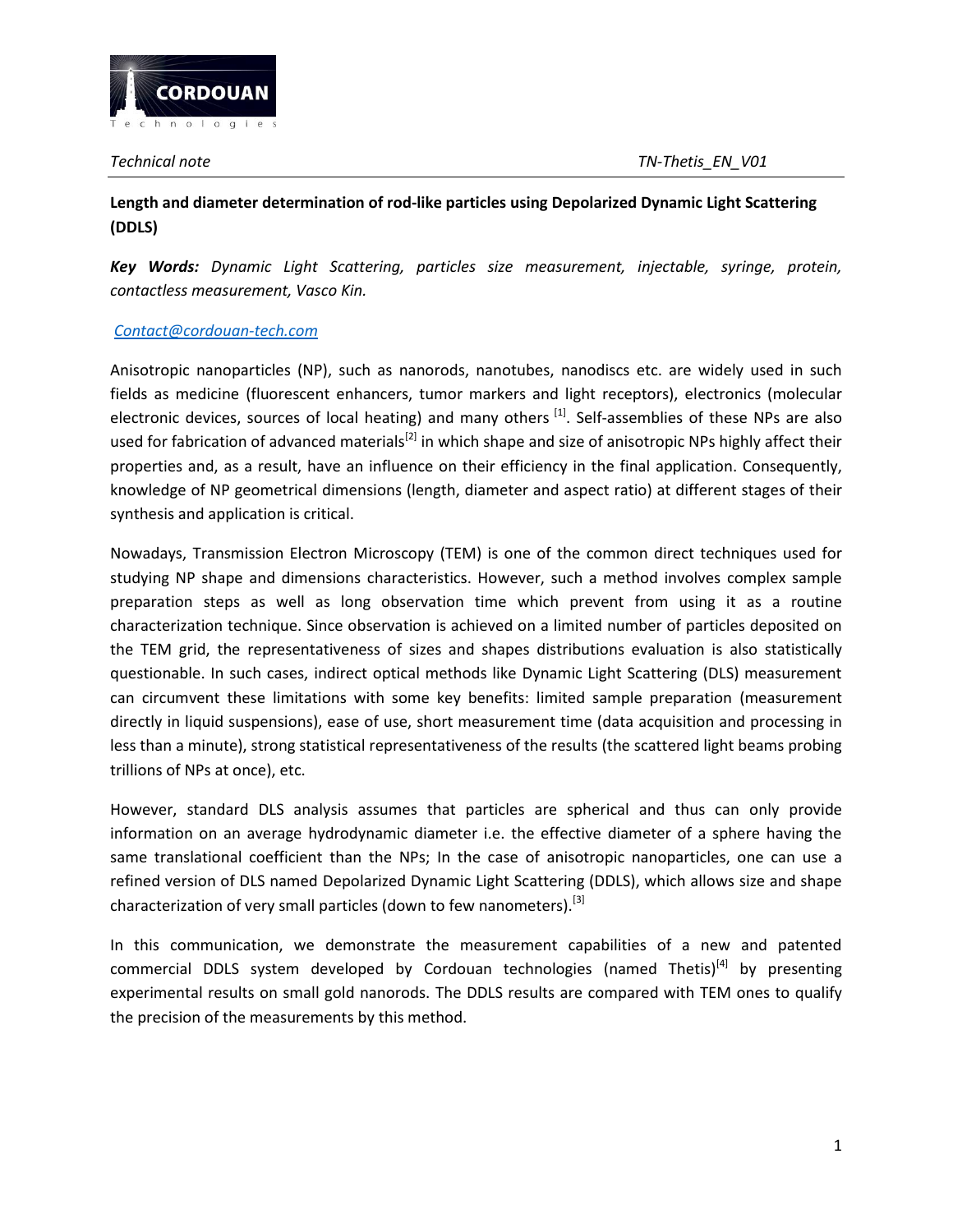### **DDLS Principle:**

 $\overline{a}$ 

Standard DLS system allows determining NP diameter through the measurement of their diffusion behavior (Brownian motion) by monitoring – at a given observation angle – the fluctuations of the light scattered by the NP suspensions. More precisely, the Auto Correlation Function (ACF) calculated from the light intensity fluctuations gives access to a translational diffusion coefficient (*Dt*) which is related to the hydrodynamic radius<sup>1</sup> of the particle by the well-known Stokes- Einstein equation <sup>[5,6]</sup>. In the case of anisotropic particles, their dynamics in the liquid is strongly affected by their size and shape and comprises both translational and rotational random motions, respectively described by a translation diffusion coefficient (*Dt*) and a rotational diffusion coefficient (*Dr*). Using the properties of linearly polarized light it becomes possible to measure *D<sup>t</sup>* and *D<sup>r</sup>* to deduce the size and aspect ratio of the anisotropic particles.<sup>[7]</sup>



*Figure1. Illustration of the Brownian motion of anisotropic particles where translational diffusion coefficient (D<sup>t</sup> ) and rotational diffusion coefficient (D<sup>r</sup> ) are its main characteristics.*

Figure 2 illustrates the optical setup of the Thetis® DDLS instrument from Cordouan Technologies. First, a vertically polarized incident laser beam is focused onto the sample. Scattered light is then collected at different angles (θ) using a compact motorized goniometer. Use of high quality (Glan-Thomson) biprism enables splitting the scattered beam toward two distinct detection channels according to the light polarization, allowing the measurement of the vertically polarized (v-v) and the horizontally depolarized (v-h) scattered light separately with a very low optical cross-talk (<-35dB) between the two polarization channels.

In the case of anisotropic particles, the v-v and v-h detection channels lead to two different ACFs calculated from the corresponding scattered intensity fluctuations, respectively  $G<sub>w</sub>(τ)$ and **Gvh(τ)** given by equation 1 and 2 below:



*Figure 2. Scheme of the DDLS instrument optical setup.*

$$
G_{VV}(\tau) = A_1 exp^{-(\Gamma_t + \Gamma_r)\tau} + A_2 exp^{-(\Gamma_t)\tau} + B
$$
 eq.1

$$
G_{VH}(\tau) = A_3 exp^{-(\Gamma_t + \Gamma_r)\tau} + B'
$$

<sup>1</sup> *I.e. the radius of a homogeneous sphere having the same mobility than the considered particles*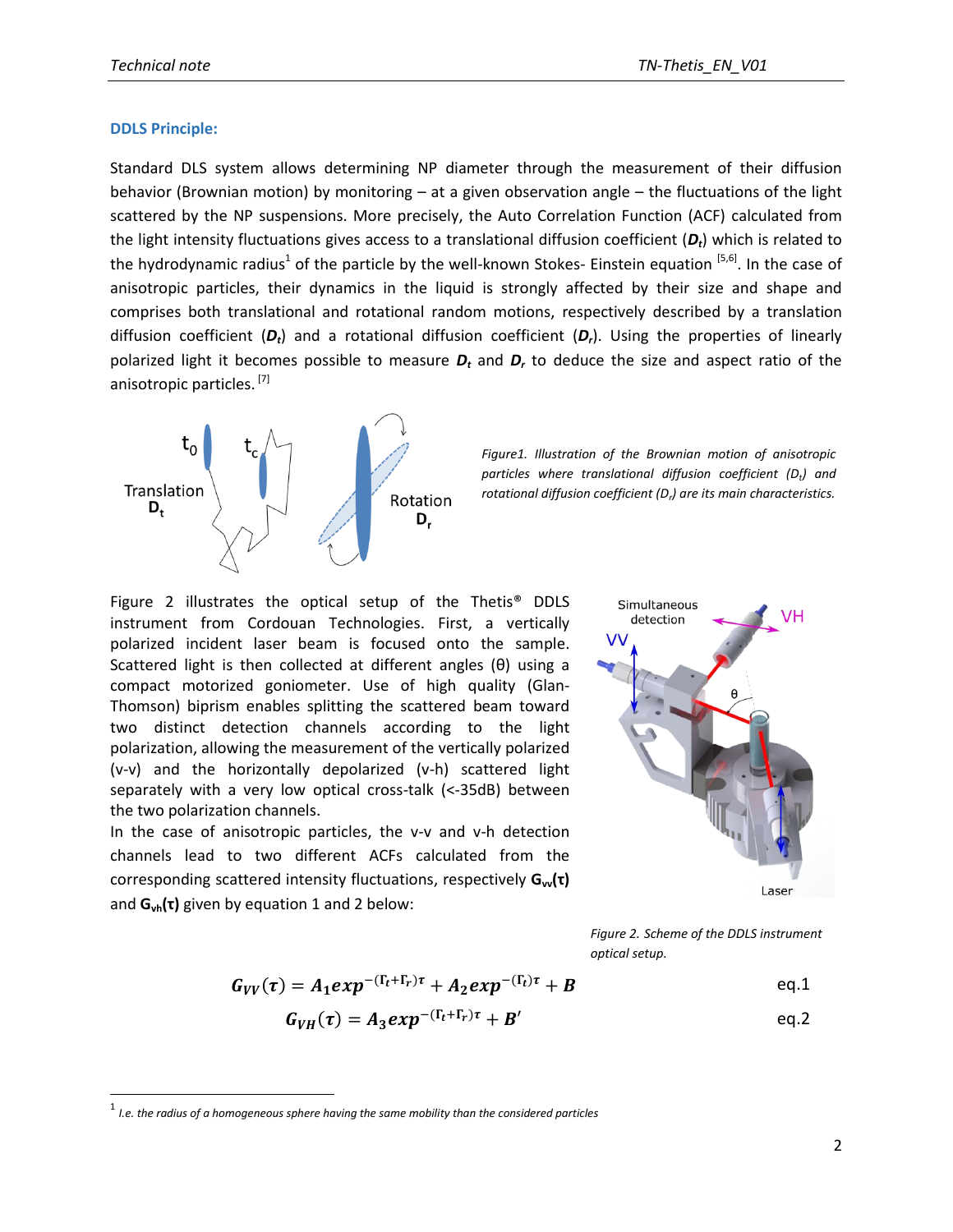where  $\tau$  is the delay time of ACF,  $A_1$ ,  $A_2$  an  $A_3$  are weighting factors and *B* and *B'* are background constants.

One can notice that both ACFs contain a "mixed mode" combining the translational decay rate **Γ<sup>t</sup>** and the rotational decay rate Γ<sub>r</sub>. These decay rates are related to their corresponding diffusion coefficients by the following equations:

$$
\Gamma_t = D_t q^2 \qquad \qquad \text{eq.3}
$$

$$
\boldsymbol{\Gamma}_r = \boldsymbol{6}\boldsymbol{D}_r \qquad \qquad \text{eq.4}
$$

Where *q* is the scattering wave vector defined by  $q = \frac{4\pi n}{\lambda}$  $rac{\pi n}{\lambda}$ sin $(\theta)$  $\mathcal{O}_2$ ) with  $n$  the suspension refractive index, λ the laser wavelength, and *θ* the detection angle.

Thus, one method to determine *D<sup>t</sup>* and *D<sup>r</sup>* from DDLS measurements consists in plotting the mixed mode  $(\Gamma_t + \Gamma_r)$ , obtained either from  $G_{vh}$  or either from the fast  $G_{vv}$  relaxation, as a function of  $q^2$ . The linear regression calculated from these data should then have a slope equal to *D<sup>t</sup>* and its extrapolation at q = 0 equal to 6 $D_r$  (see fig.3). One can note that  $D_t$  can also be determined by plotting the pure translational mode obtained from the slow G<sub>w</sub> relaxation.



*Figure 3: Graphical determination of the translational and rotational diffusion constants from the decay rates determined by fitting the autocorrelation functions Gvv(τ) and Gvh(τ) of scattered light intensity fluctuations in parallel (vv) and in perpendicular (v-h) polarizations.*

The determination of two different diffusion coefficients allows calculating two dimensions of anisotropic particles, typically the length L and the aspect ratio *L*/w (where w is the width of particles which in case of cylinders is their diameter. The width is calculated from obtained *L* and *L*/w). Various hydrodynamic models can be used in such calculations depending on the targeted shape of particles. For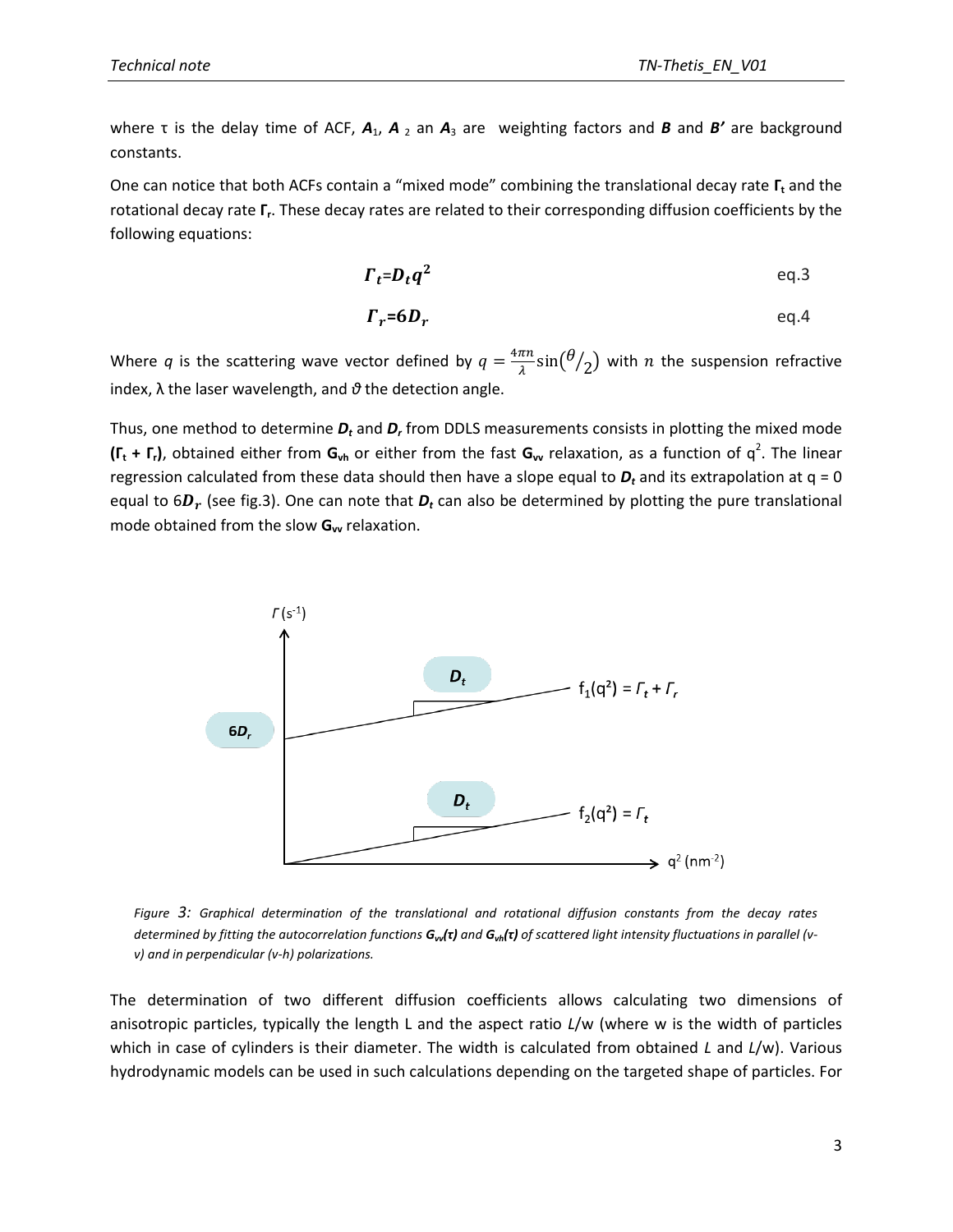example, in the case of straight cylinders, *D<sup>t</sup>* and *D<sup>r</sup>* can be determined using general equations 5 and 6 [7] .

$$
D_r = \frac{3k_B T}{\pi \eta L^3} f\left(\frac{L}{w}\right)
$$

$$
D_t = \frac{k_B T}{3\pi \eta L} f\left(\frac{L}{w}\right)
$$

Where T is the temperature,  $k_B$  is the Boltzmann constant, η the dynamic viscosity of the continuous phase and  $f\left(\frac{L}{m}\right)$  $\frac{L}{w}$ ) is a model-dependent function of the aspect ratio L/w. All the results shown in this study have been, more specifically, calculated using the model of De La Torre et al. providing an effective numerical approximation of the  $f\left(\frac{L}{v}\right)$  $\frac{L}{W}$ ) function for nanorods  $^{[8]}$ .

#### **Anisotropic particles:**

In order to evaluate the DDLS setup performances, three different suspensions of gold nanorods were analyzed by DDLS. Samples Au-NR1 and Au-NR2 were synthetized using a protocol derived from the "Turkevitch" method, well described in literature <sup>[9,10,11]</sup>, and allowing an effective control of particles shape. In particular, this method implies the use of Cetyl Trimethylammonium Bromide (CTAB) surfactants which orient the particles growth towards anisotropic shape by blocking certain crystal facets growth. Multiple washing steps by centrifugation are performed to avoid the undesirable presence of CTAB micelles but note that CTAB remain at the surface of particles after their growth.

A first estimation of the size and aspect ratio of these NPs was achieved from Transmission Electron Microscopy (TEM) micrographs acquired with LVEM5 bench microscope operating at an acceleration voltage of 5 kV. The average dimensions of nanorods determined from these observations (100 particles count) are reported in the table 1. It should also be noted that DDLS considers the hydrodynamic dimension of particles which involves the layers of surfactant adsorbed to their surface as well as the solvation layer. To take surfactants into account when comparing TEM and DDLS results, the theoretical

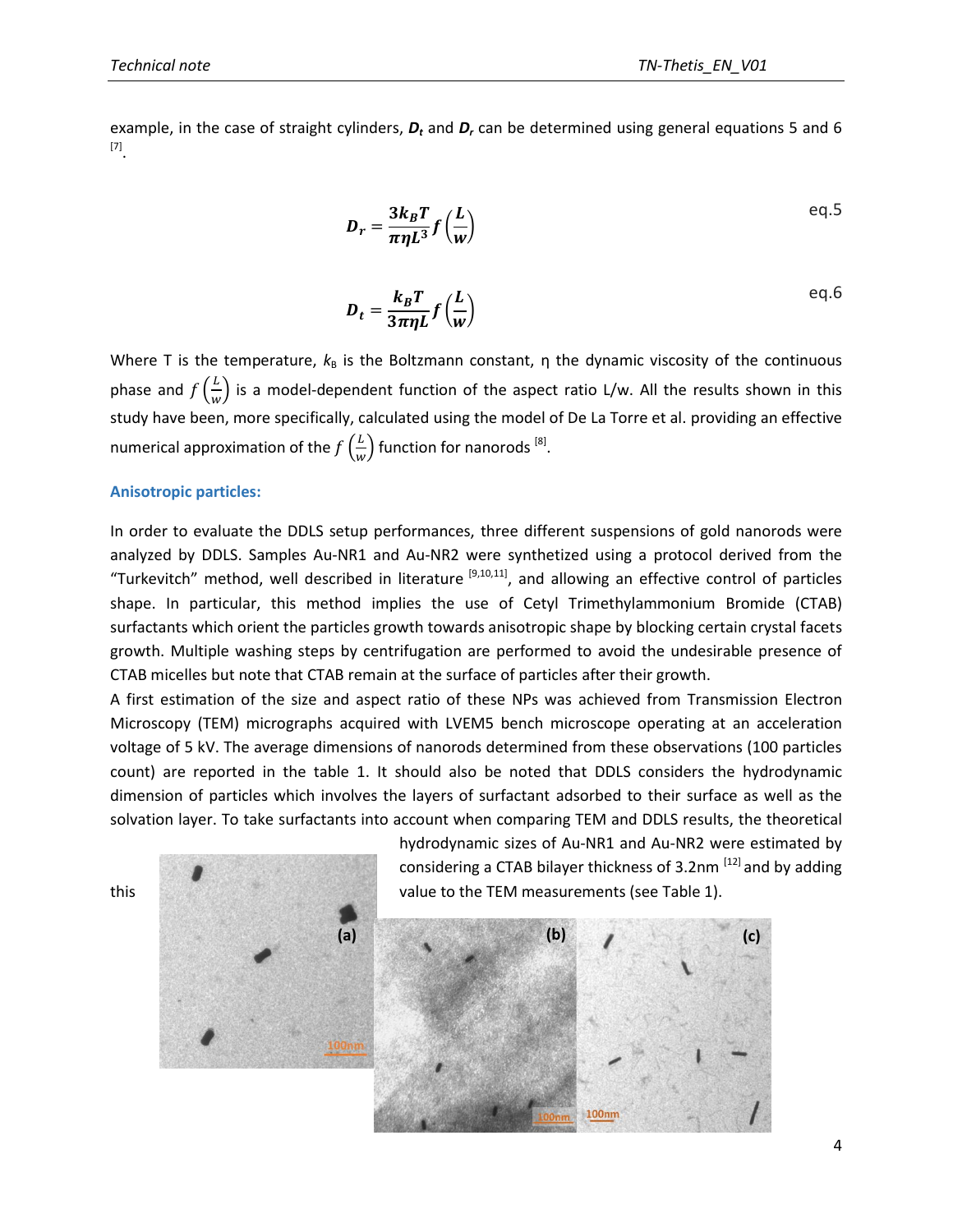#### *Figure 4: Electron micrographs of samples Au-NR1(a), Au-NR2(b) and Au-NR3(c).*

Sample Au-NR3, is a commercial product purchased from the Company Nanocomposix (Product n° GRCN980 – lot n°ASP0002). The manufacturer provides the average sizes determined by TEM (JEOL 1010) also reported in table 1. These particles are stabilized using citrates and their hydrodynamic sizes should be lower than

|      |                     |     | Au-NR1            | Au-NR2            | Au-NR3            | bilaver.<br><b>The</b><br><b>CTAB</b> |
|------|---------------------|-----|-------------------|-------------------|-------------------|---------------------------------------|
|      |                     |     | $41.5 \pm 4.6$ nm | $21.9 \pm 2.3$ nm | $59.9 \pm 9.3$ nm | average hydrodynamic                  |
|      | <b>TEM sizes</b>    | W   | $19.8 \pm 3.6$ nm | $8.1 \pm 1.0$ nm  | $10.1 \pm 1.2$ nm | determined<br>diameter                |
| by   |                     | L/w | 2.1               | 2.7               | 6.0               | manufacturer<br>the                   |
|      | <b>Sizes with</b>   | L   | $47.9 \pm 4.6$ nm | $28.3 \pm 2.3$ nm |                   | using standard DLS is                 |
| only | <b>CTAB bilayer</b> | W   | $26.2 \pm 3.6$ nm | $14.5 \pm 1.0$ nm |                   | <b>This</b><br>value<br>6nm.          |
|      |                     | L/w | 1.8               | 1.9               |                   | doesn't<br>obviously                  |

describe the nanorods correctly since it doesn't take into account their anisotropic properties.

*Table 1: Average dimensions of nanorods determined from TEM observations. In case of Au-NR1 and Au-NR2, is also reported the sizes considering the CTAB bilayer thickness.*

#### **DDLS measurements results:**

Samples were analyzed by DDLS using the instrument Thetis®. In each case, measurements were performed by varying the scattering angle from 30 to 150°, acquiring both v-h and v-h data.

Figure 5 shows an example of corresponding ACFs obtained at 7 scattering angles for sample Au-NR1 and normalized, respectively v-v ACFs on figure 5(a) and v-h ACFs on figure 5(b). In particular, one can notice on figure 5(a) the angular dependency of the slow decay rate (corresponding to the exp[**-***Γ<sup>t</sup> .τ*] component of **Gvv** in eq 1). This illustrates the linear evolution of *Γ***<sup>t</sup>** upon *q* **2** (see eq.3). On the other hand, the fast decay rate (corresponding to the exp[**-(***Γ<sup>r</sup>* **+***Γt***).***τ*] mixed component of **Gvv** and **Gvh** in eqs 1 and 2) shows a much lower change upon the angle of analysis. This behavior is explained by a quite higher value of *Γ***<sup>r</sup>** rate in comparison to *Γ***<sup>t</sup>** rate on the whole *θ* range and the fact that the rotational decay rate *Γ***<sup>r</sup>** is not *q*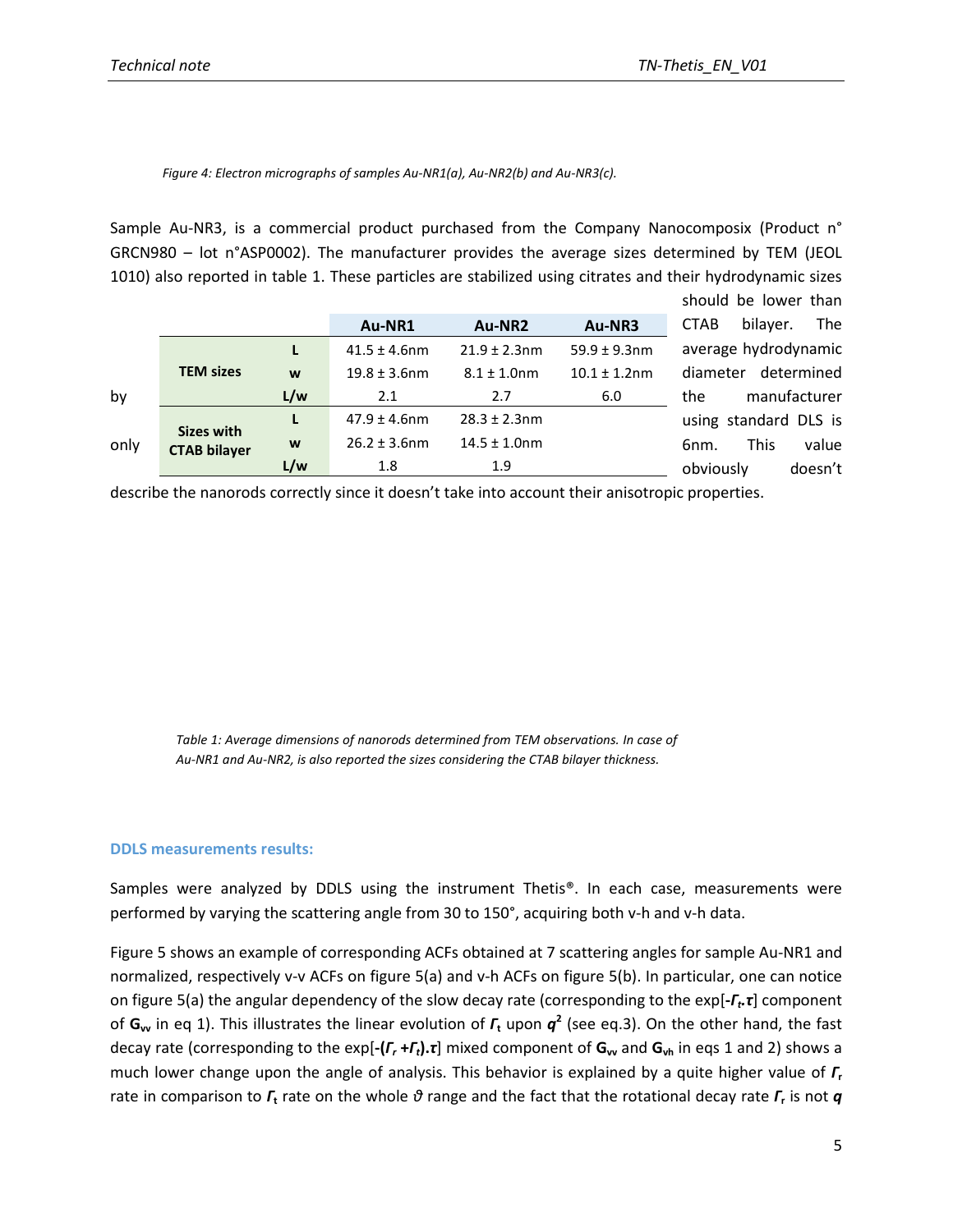dependent (see eq.4). As the ratio of  $D_r$  and  $D_t$  is inversely proportional to the length to the power 2 (see eqs 5 and 6), the shift of the v-h ACV curves with the scattering angle would be more visible for cylindrical NPs of much larger length.



*Figure 5: Autocorrelation functions measured for sample Au-NR1 at various scattering angles between 30 and 150°, from the respective scattered intensity fluctuations of (a) Ivv (t) and (b) I*vh(*t*).

Using the SBL multimodal algorithm, the ProTheta® software extracts the decay rate values from each ACF and plots them as a function of *q* **2** . Figure 6 illustrates the graph obtained by plotting the (*Γ***<sup>r</sup> +***Γ***t**) and *Γ***<sup>t</sup>** data of **Gvv(τ)** measurements for Au-NR1.



*Figure 6: Decay rates determined by fitting the autocorrelation functions Gvv(τ) of Au-NR1 and plotted as a function of q<sup>2</sup> .*

First, we checked that the decay rates measured for Au-NR1 well behaved as expected for anisotropic particles. In particular, we observed the linear and parallel trend of decay rates upon  $q^2$  and the fact that **(***Γ***<sup>r</sup> +***Γ***t)**(q 2 ) can be extrapolated to non-zero value when *q* tends towards 0, which is the signature of a rotational diffusion component. As described in the measurement principles, slope of the linear regressions allows us to determine a translational diffusion coefficient and the extrapolation of  $(r_r + r_t)(q^2)$  at  $q = 0$ , a rotational diffusion coefficient. In this particular case,  $D_t$  = 9.93  $10^6$  nm<sup>2</sup>s<sup>-1</sup> and  $D_r$  =  $1.24~10^4$  s<sup>-1</sup>.

Finally, using the model of De La Torre et al. for cylindrical shapes<sup>[8]</sup>, hydrodynamic dimensions of Au-NR1 were calculated from these diffusion coefficients at  $L = 46$ nm and  $L/w = 1.38$  (and thus, w = 34.8nm).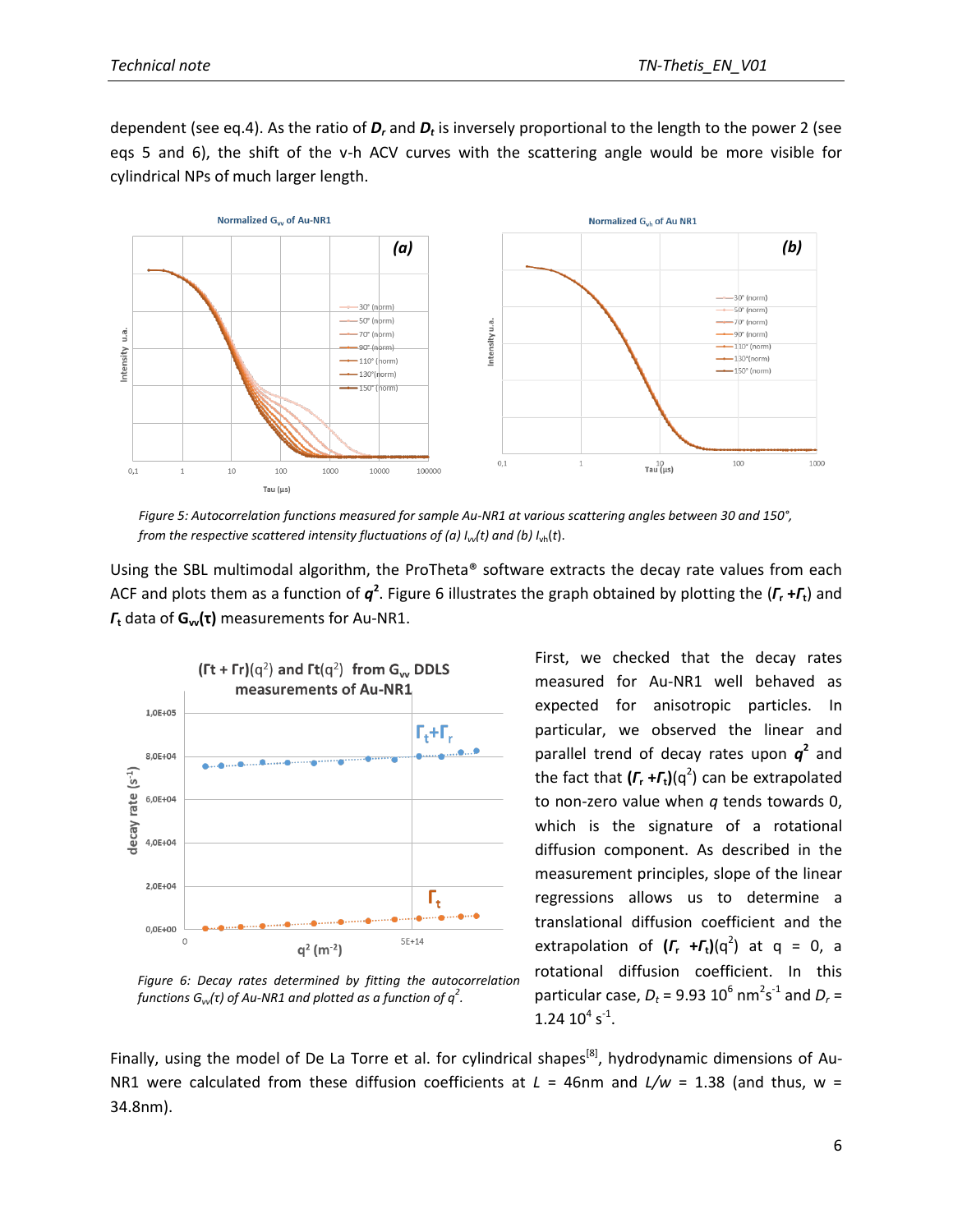|                |  |  |  |  | The same method was applied on Au-NR2 and Au-NR3 and the corresponding results are reported in |  |  |
|----------------|--|--|--|--|------------------------------------------------------------------------------------------------|--|--|
| Table 2 below: |  |  |  |  |                                                                                                |  |  |

|              |                                           | Au-NR1              | Au-NR2              | Au-NR3              |  |
|--------------|-------------------------------------------|---------------------|---------------------|---------------------|--|
| TEM sizes *+ | $L$ (nm)                                  | $47.9*$             | $28.3*$             | 59.9                |  |
| CTAB bilayer | $w$ (nm)                                  | $26.2*$             | $14.5*$             | 10.1                |  |
| thickness    | L/w                                       | 1.8                 | 1.9                 | 6.0                 |  |
|              | $D_t$ (nm <sup>2</sup> .s <sup>-1</sup> ) | $9.9310^{6}$        | $1.89 10^7$         | $1.37 10^7$         |  |
| <b>DDLS</b>  | $D_r (s-1)$                               | 1.2410 <sup>4</sup> | 7.1910 <sup>4</sup> | 1.3710 <sup>4</sup> |  |
| measurement  | $L$ (nm)                                  | 46.0                | 28.3                | 70.7                |  |
|              | $w$ (nm)                                  | 34.8                | 16.9                | 14.2                |  |
|              | L/w                                       | 1.3                 | 1.7                 | 5.0                 |  |

*Table 2: Diffusion coefficients and sizes of nanorods determined from the DDLS measurements and TEM observations. In case of Au-NR1 and Au-NR2, the TEM sizes are reported considering the CTAB bilayer thickness.*

## **Discussion:**

Table 2 shows that the size measurements obtained by DDLS are globally very consistent with what is expected from the TEM observations, thereby highlighting the relevance and robustness of the method. In particular, we demonstrated that both the length and the aspect ratio of small Au-NR2 nanorods can be accurately determined with Thetis® DDLS setup. However, two values deviate significantly from the TEM results: the aspect ratio of Au-NR1 measured by DDLS as 1.3 instead of 1.8, which brings to the calculation of a larger rod hydrodynamic diameter and the length of Au-NR3, which is 18% higher than the average TEM size. In the case of Au-NR1 particles, it seems that their shape irregularity could be some of the main reasons behind this result. Actually, TEM micrographs shows that these rods are not perfectly cylindrical and with a more rounded shape for some of them. This could induce to an underestimation of the corresponding overall aspect ratios. One can also note that with a *L*/w value of 1.7, the expected aspect ratio is theoretically below the limit of validity of the used hydrodynamic model (defined for  $L/w \ge 2$ ) <sup>[8]</sup>, which can obviously cause some deviation of the experiment from the model description. In case of Au-NR3, we ascribe the longer dimension to the polydispersity in length of these commercial rods. Actually, the standard deviation of length measured by the manufacturer with TEM is 9.3nm (1.2nm for the diameter). Yet, the average results in DDLS (like in DLS) are weighted in scattered light intensity while they are weighted in number of particles by TEM counting method. Since larger particles scattered much more light intensity than smaller one, light scattering measurement shifts dimensions to larger sizes especially as the width of size distribution is large. Finally, the impact of the solvation layer has not been taken into account for Au-NR3 and it is well know that it generally makes the hydrodynamic sizes of dense particles several nanometers larger than the TEM core sizes.